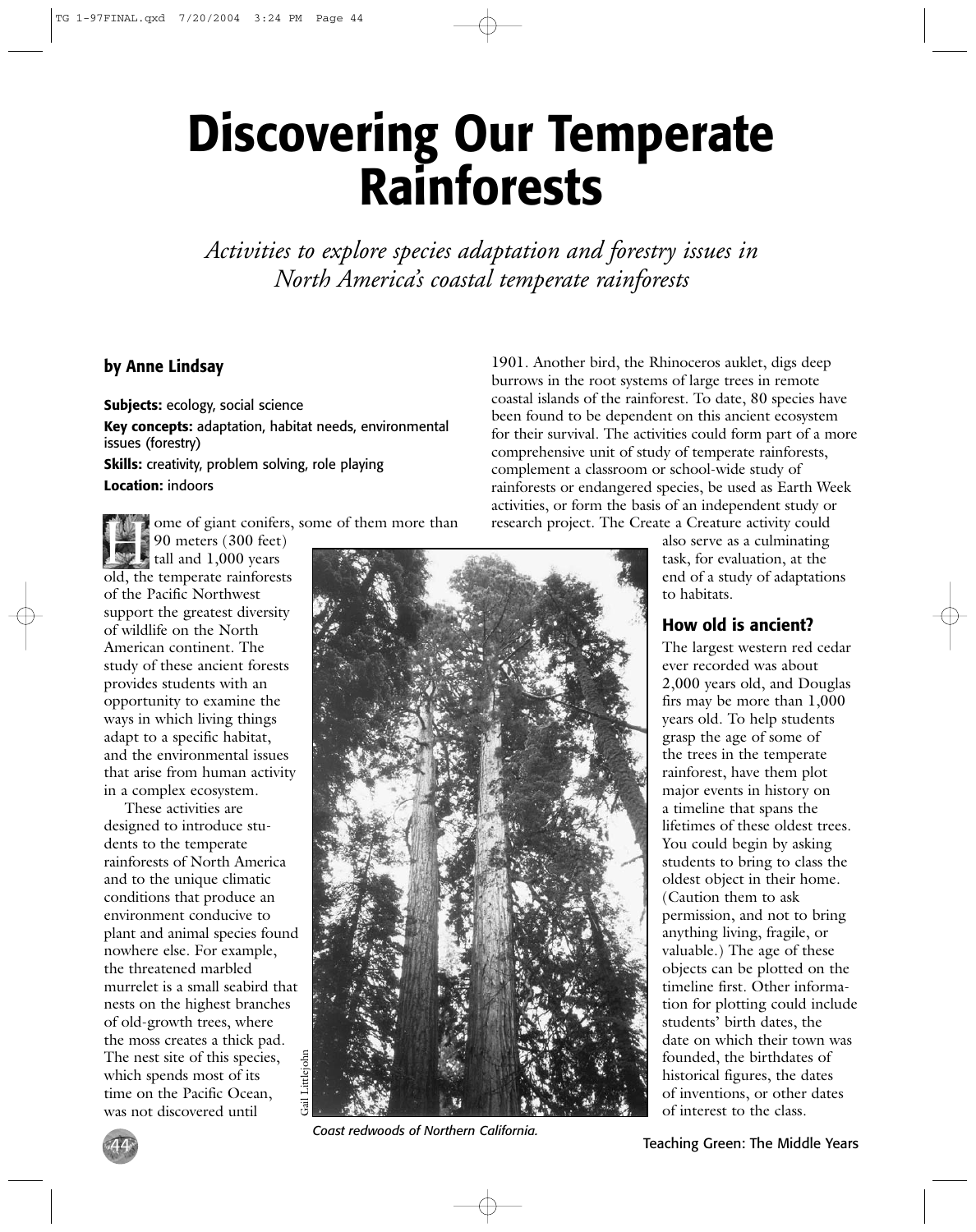| <b>Adaptations to Life in an Ancient Temperate Forest</b>                                                                                                            |                                                                                                                                                                                                                                                                                                                                                                                                                                                                                                                           |
|----------------------------------------------------------------------------------------------------------------------------------------------------------------------|---------------------------------------------------------------------------------------------------------------------------------------------------------------------------------------------------------------------------------------------------------------------------------------------------------------------------------------------------------------------------------------------------------------------------------------------------------------------------------------------------------------------------|
| <b>Characteristics of the Forest</b>                                                                                                                                 | Adaptations                                                                                                                                                                                                                                                                                                                                                                                                                                                                                                               |
| Large cone-bearing trees form<br>a canopy over the forest. As a<br>result, the plants on the forest<br>floor and in the understory<br>receive little or no sunlight. | Animals: • some eat bits of moss and lichen that fall from branches<br>of large trees (e.g., Roosevelt elk)<br>• some burrow under the extensive root systems of the large trees<br>for nesting (e.g., Rhinoceros auklet)<br>• plants on the forest floor have a higher than average<br>Plants:<br>concentration of chlorophyll<br>• some plants have eliminated the need for roots and hang from<br>the branches of large trees so that they can gain greater exposure<br>to sunlight (e.g., lichens, mosses, and ferns) |
| Large standing snags or<br>decaying trees                                                                                                                            | Animals: • some use snags as nesting sites, shelters, and as a food source<br>(home of many insects)<br>· grow on decaying trees (e.g., bracket fungi)<br>Fungi:                                                                                                                                                                                                                                                                                                                                                          |
| Nurse logs (fallen logs on<br>the forest floor)                                                                                                                      | Animals: • use nurse logs for shelter, as nesting sites, and as a food source<br>• use nurse logs as a source of nutrients, moisture and warmth,<br>Plants:<br>especially for new seedling trees (hence the name "nurse log")                                                                                                                                                                                                                                                                                             |
| Large logs lying in streams                                                                                                                                          | Animals: • use slower water for protection (e.g., insects and young salmon)                                                                                                                                                                                                                                                                                                                                                                                                                                               |
| Dry summers                                                                                                                                                          | • broom-like branches of large trees "sweep" moisture from the air<br>Plants:                                                                                                                                                                                                                                                                                                                                                                                                                                             |
| Cold wet winters                                                                                                                                                     | Animals: • warm coats of some mammals provide protection from cold (e.g., fox)<br>Plants:<br>• evergreen conifers carry out photosynthesis in the winter                                                                                                                                                                                                                                                                                                                                                                  |
| Green lush environment                                                                                                                                               | Animals and<br>• camouflage (e.g., three-toed salamander)<br>Plants:                                                                                                                                                                                                                                                                                                                                                                                                                                                      |

# **Fast Facts about North America's Coastal Temperate Rainforest**

- Coastal temperate rainforests comprise only two to three percent of the world's rainforests. Half of the world's temperate rainforests are in the Pacific Northwest; other major tracts are in Chile, New Zealand, and Australia.
- North America's temperate rainforest once covered 25 million hectares (62 million acres) in a coastal strip running from California north to Alaska. About 55 percent of this original forest remains undeveloped; almost all of these old-growth sections are in northern British Columbia and Alaska.
- Temperate rainforests are defined not by their vegetation but rather by their unique climate. The conditions for temperate rainforests are created by high coastal mountains that trap moisture-laden clouds moving inland from the ocean. Abundant rainfall (as much as 200 centimeters / 80 inches per year) and mild temperatures year-round promote the rapid growth of vegetation. Fog and clouds provide moisture for the growth of lichens and mosses in the forest canopy.
- Constant moisture from rain and fog means that coastal rainforests are rarely disturbed by fire. Trees are longlived and many grow to enormous sizes. Windfall trees create openings for new growth, and decaying logs and litter on the forest floor provide a diversity of habitats.
- The rainforest of the Pacific Northwest supports more than 30 tree species and 250 species of mammals and birds. Rainforest streams are the spawning grounds and nurseries of seven species of Pacific salmon and trout.
- The dominant tree species of the Pacific Northwest rainforest are conifers. They include the gigantic redwoods of California, western hemlock, western red cedar, Douglas fir, Sitka spruce, and mountain hemlock. Different species dominate at different latitudes.
- Coastal temperate rainforests store more organic matter than any other forest type, including tropical forests from 500 to 2,000 metric tons of wood, foliage, leaf litter, moss, and soil per hectare.
- For more than 5,000 years, the rich resources of the Pacific Ocean and the inland rainforest watersheds supported one of the largest and most diverse populations of aboriginal peoples in North America. More than 65 languages were spoken, and an extensive trading network linked villages and cultures.

Source: Edward C. Wolf, Andrew P. Mitchell, and Peter K. Schoonmaker, *The Rain Forests of Home: An Atlas of People and Place,* Ecotrust, Pacific GIS, and Conservation International, 1995, <www.inforain.org/rainforestatlas/>.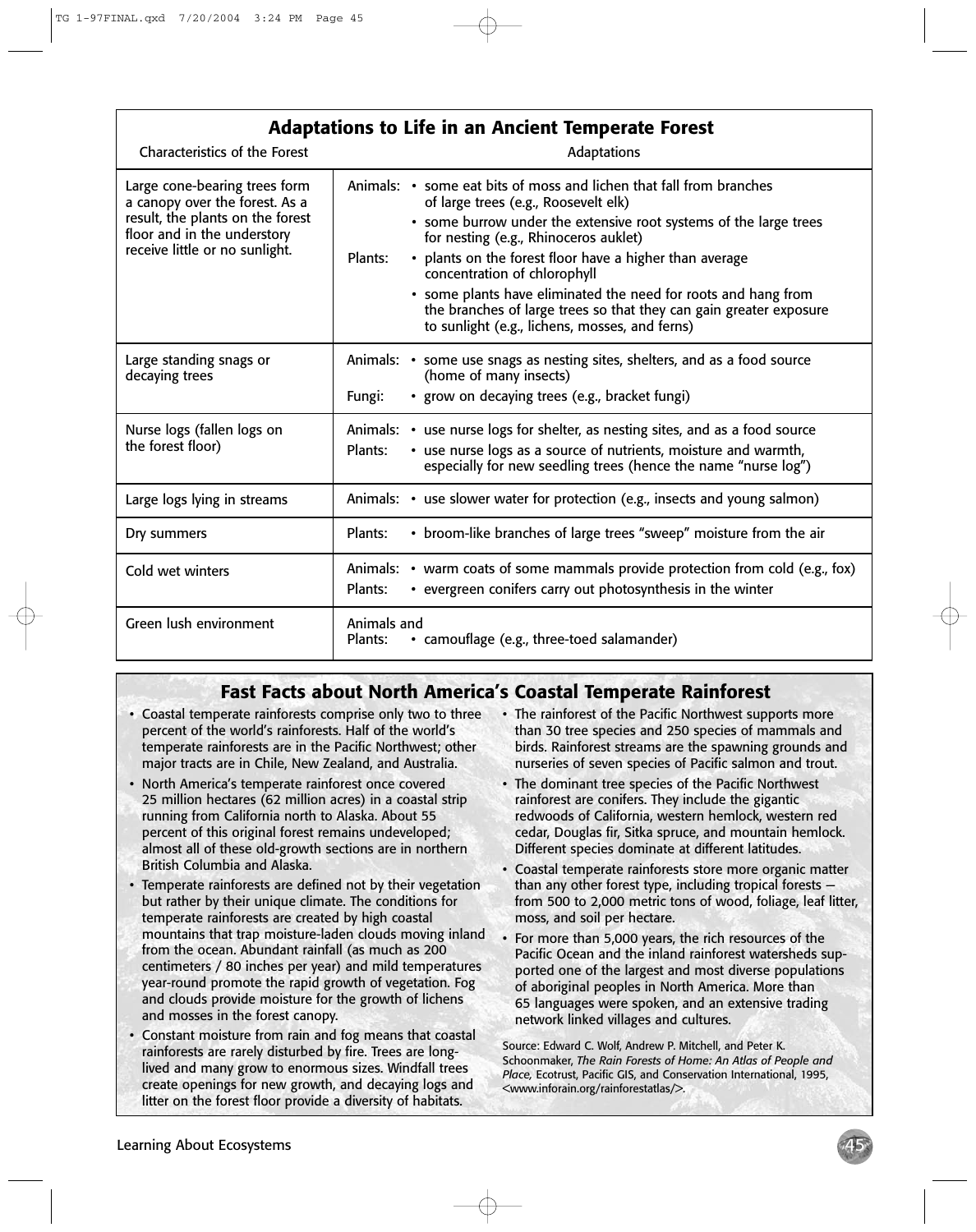## **Create a Creature**

**Time:** two 45-minute periods

**Materials:** class chart of "Adaptations to Life in an Ancient Temperate Rainforest" (page 45); 1 large piece of paper (or Creature Information Sheet, below), modeling clay (optional) per student, student journals

In this activity, students create an imaginary plant or animal that is adapted for life in an ancient temperate rainforest.

#### **Goals:**

- to review the habitat needs of plants and animals and how these needs are met
- to reinforce, in a concrete way, the ways in which living things interact and adapt to their natural habitat
- to promote creativity and problem-solving skills
- to introduce the concept of food chains and food webs

**Background:** The wet winters, short dry summers, and dense coniferous canopy of the temperate rainforest create a unique environment found nowhere else in North America. The plants and animals that are indigenous to the rainforest have adapted to this environment, often in remarkable ways. The chart "Adaptations to Life in an Ancient Temperate Rainforest" outlines some of the physical characteristics and conditions

## **Creature Information Sheet**

- 1. Animal or plant? \_ \_ \_ \_ \_ \_ \_ \_ \_ \_ \_ \_ \_ \_ \_ \_ \_ \_ \_ \_ \_ \_ \_ \_ \_ \_ \_ \_ \_ \_ \_ \_ \_ \_ \_ \_ \_ \_ \_ \_ \_ \_ \_ \_ \_ \_ \_ \_ \_
- 2. Name of creature:
- 3. Drawing of creature:

of a temperate rainforest and gives examples of how various species have adapted to each of these conditions. The first four characteristics are common to all ancient temperate rainforests of the Pacific Northwest. This summary chart can be used as a reference or can be produced as a class chart for students when you introduce this activity.

**Procedure:** Explain to students that they are to create a plant or animal that is adapted to living in an ancient



temperate rainforest. They are to include a colored drawing of the creature in its natural environment, and they are to complete the information sheet about the creature.

7. If creature is a plant:

- (a) Source of light: \_ \_ \_ \_ \_ \_ \_ \_ \_ \_ \_ \_ \_ \_ \_ \_ \_ \_ \_ \_ \_ \_ \_ \_ \_ \_ \_ \_ \_ \_ \_ \_ \_ \_ \_ \_ \_ \_ \_ \_ \_ \_ \_ \_
- (b) Soil type: \_ \_ \_ \_ \_ \_ \_ \_ \_ \_ \_ \_ \_ \_ \_ \_ \_ \_ \_ \_ \_ \_ \_ \_ \_ \_ \_ \_ \_ \_ \_ \_ \_ \_ \_ \_ \_ \_ \_ \_ \_ \_ \_ \_ \_ \_ \_ \_ \_ \_ \_ \_

8. What species, if any, uses your creature as a food source?

 \_ \_ \_ \_ \_ \_ \_ \_ \_ \_ \_ \_ \_ \_ \_ \_ \_ \_ \_ \_ \_ \_ \_ \_ \_ \_ \_ \_ \_ \_ \_ \_ \_ \_ \_ \_ \_ \_ \_ \_ \_ \_ \_ \_ \_ \_ \_ \_ \_ \_ \_ \_ \_ \_ \_ \_ \_ \_ \_ \_ \_ \_ \_ \_ \_ \_ \_ \_ \_ \_ \_ \_ \_ \_ \_ \_ \_ \_ \_ \_ \_ \_ \_ \_ \_ \_ \_ \_ \_ \_ \_ \_ \_ \_ \_ \_ \_ \_ \_ \_ \_ \_ \_ \_ \_ \_ \_ \_ \_ \_ \_ \_ \_ \_ \_ \_ \_ \_ \_ \_ \_ \_ \_ \_ \_ \_ \_ \_ \_ \_ \_ \_ \_ \_ \_ \_ \_ \_ \_ \_ \_ \_ \_ \_ \_ \_ \_ \_ \_ \_

\_\_\_\_\_\_\_\_\_\_\_\_\_\_\_\_\_\_\_\_\_\_\_\_\_\_\_\_\_\_\_\_\_\_\_\_\_\_\_\_\_\_\_\_\_\_\_\_\_\_ \_\_\_\_\_\_\_\_\_\_\_\_\_\_\_\_\_\_\_\_\_\_\_\_\_\_\_\_\_\_\_\_\_\_\_\_\_\_\_\_\_\_\_\_\_\_\_\_\_\_ \_\_\_\_\_\_\_\_\_\_\_\_\_\_\_\_\_\_\_\_\_\_\_\_\_\_\_\_\_\_\_\_\_\_\_\_\_\_\_\_\_\_\_\_\_\_\_\_\_\_ \_\_\_\_\_\_\_\_\_\_\_\_\_\_\_\_\_\_\_\_\_\_\_\_\_\_\_\_\_\_\_\_\_\_\_\_\_\_\_\_\_\_\_\_\_\_\_\_\_\_ \_\_\_\_\_\_\_\_\_\_\_\_\_\_\_\_\_\_\_\_\_\_\_\_\_\_\_\_\_\_\_\_\_\_\_\_\_\_\_\_\_\_\_\_\_\_\_\_\_\_

9. How does your creature protect itself?

4. Creature's source of water: \_ \_ \_ \_ \_ \_ \_ \_ \_ \_ \_ \_ \_ \_ \_ \_ \_ \_ \_ \_ \_ \_ \_ \_ \_ \_ \_ \_ \_ \_ \_ \_ \_

- 5. Creature's space or territory: \_ \_ \_ \_ \_ \_ \_ \_ \_ \_ \_ \_ \_ \_ \_ \_ \_ \_ \_ \_ \_ \_ \_ \_ \_ \_ \_ \_ \_ \_ \_ \_
- 6. If creature is an animal:
	- (a) Food: \_ \_ \_ \_ \_ \_ \_ \_ \_ \_ \_ \_ \_ \_ \_ \_ \_ \_ \_ \_ \_ \_ \_ \_ \_ \_ \_ \_ \_ \_ \_ \_ \_ \_ \_ \_ \_ \_ \_ \_ \_ \_ \_ \_ \_ \_ \_ \_ \_ \_ \_ \_ \_ \_ \_ \_ \_

46

 $(b)$  Shelter:

10. Name three ways your creature is adapted to life in a temperate rainforest.

\_\_\_\_\_\_\_\_\_\_\_\_\_\_\_\_\_\_\_\_\_\_\_\_\_\_\_\_\_\_\_\_\_\_\_\_\_\_\_\_\_\_\_\_\_\_\_\_\_\_ \_\_\_\_\_\_\_\_\_\_\_\_\_\_\_\_\_\_\_\_\_\_\_\_\_\_\_\_\_\_\_\_\_\_\_\_\_\_\_\_\_\_\_\_\_\_\_\_\_\_ \_\_\_\_\_\_\_\_\_\_\_\_\_\_\_\_\_\_\_\_\_\_\_\_\_\_\_\_\_\_\_\_\_\_\_\_\_\_\_\_\_\_\_\_\_\_\_\_\_\_ \_\_\_\_\_\_\_\_\_\_\_\_\_\_\_\_\_\_\_\_\_\_\_\_\_\_\_\_\_\_\_\_\_\_\_\_\_\_\_\_\_\_\_\_\_\_\_\_\_\_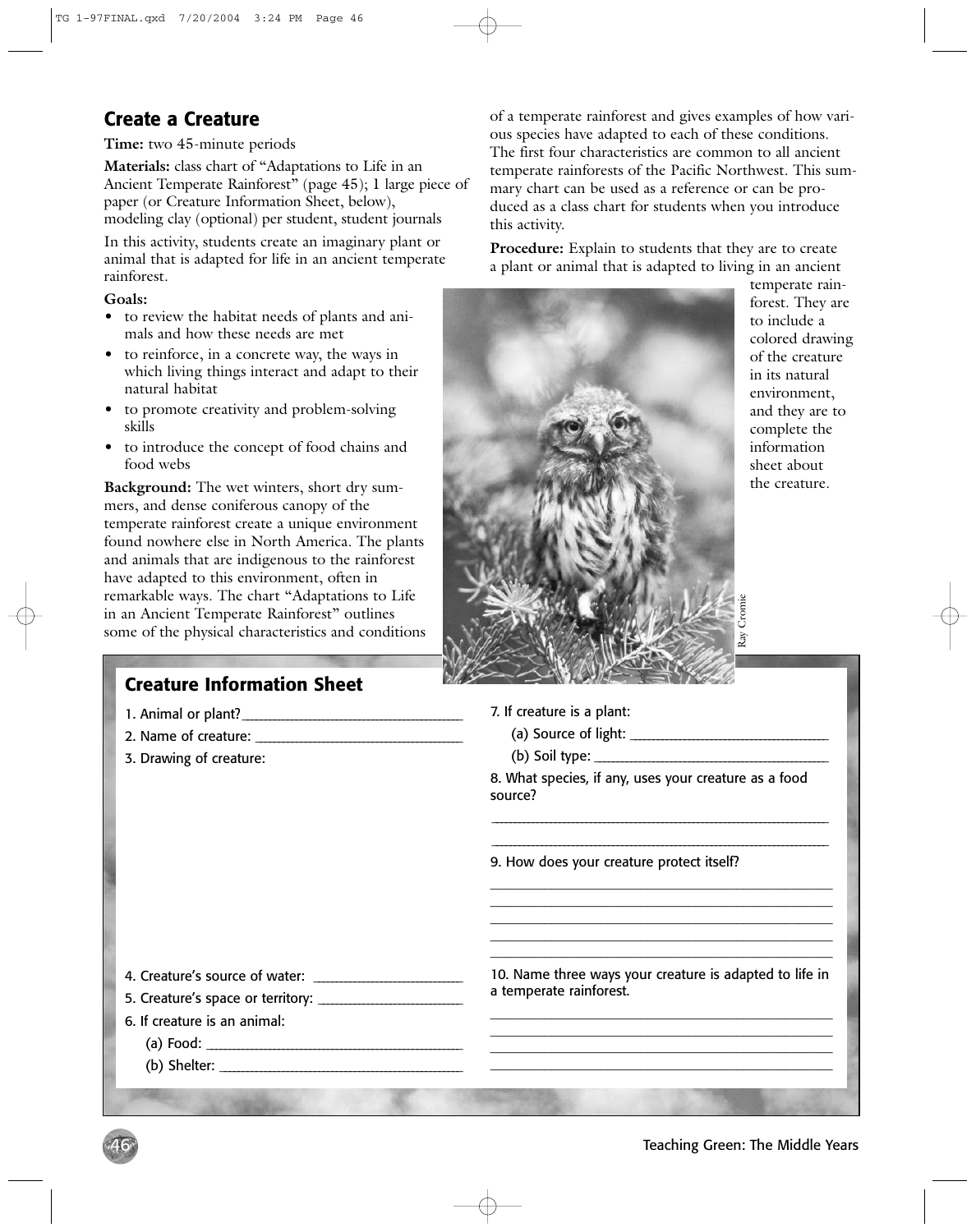## **Rainforest debate**

**Time:** two 30-minute periods

**Materials:** role-playing cards (provided: 1 per student), outline of debate format (on chart paper), costumes and props (optional), student journals

This activity encourages students to consider issues raised by human activity, particularly logging, in an ancient temperate rainforest. Students assume the roles of a variety of people who would be affected in different ways by plans to log an area of forest. By considering many perspectives, they can begin to understand the need for cooperative resolutions to environmental problems. The activity requires two days to complete (one to prepare, and one for the debate).

#### **Goals:**

- to introduce current issues relating to ancient temperate rainforests of the Pacific Northwest
- to encourage students to consider the various needs of different groups when discussing an environmental issue
- to provide a forum for presenting ideas and opinions
- to encourage cooperative group work
- to involve students in considering how natural resources can be used in a sustainable way

#### **Procedure:**

- 1. Read to students the following scenario: "TreeCut Company has placed a proposal before government seeking permission to harvest an area of ancient temperate rainforest called Orca Sound. Many people, as well as the forest itself, are likely to be affected by the government's decision to permit or turn down the proposal. Some of them have asked the government committee for an opportunity to present their views about the logging proposal in a debate. The people can also make suggestions about guidelines that TreeCut Company will have to follow if logging is allowed. At the end of the debate, the government committee will vote to recommend that the legislature either refuse the logging plan or approve it with guidelines."
- 2. Inform students that they are to play the roles of the people in the debate. They will tell the government committee what they think about the logging proposal and why. It is important to explain that they are role-playing a point of view with which they may not agree, and that the purpose is to present and consider all points of view involved in deciding how an ancient temperate rainforest should be used.
- 3. Divide the class into nine groups. Give each group a role-playing card and give the students time to prepare their group's positions. At this point, you may wish to allow time for students to research the issue in greater depth, perhaps by learning about perspectives

presented in real-life logging controversies that have occurred in such areas as British Columbia's Great Bear Rainforest, Clayoquot Sound, and Stoltmann Wilderness, and the Tongass National Forest in Alaska. The group playing animals and plants may wish to research the needs of particular species that can survive only in old-growth forests. All groups should consider a range of options and compromises: clearcutting, sustainable logging, no logging of oldgrowth trees, no logging in protected areas, or no logging at all. The group playing the government committee representatives can write the names of the participants in the debate and discuss what position they think each will present on the logging plans, as well as one argument each might make to support that position. Ask each group to choose one representative to be the speaker at the debate.

Note: Students may wish to dress for the parts they are playing.

- 4. For the debate, have the groups make their presentations one after the other in an order determined by you. Each group has 1 to 3 minutes to state its position on the logging proposal and to explain why. Then hold an open question period of 10 to 15 minutes in which members of any group may ask a question of any other group. Finally, allow each group to give a brief summary statement (30 seconds each).
- 5. Have the government committee members discuss the debate and make their decision either to refuse the logging plan or to approve it with guidelines. If they vote for approval, they should present the guideline that TreeCut should follow.

While the government is making its decision, ask the other students to write individual journal entries to answer these questions:

- Why do you think that we had this debate?
- Before the debate, what was your view on the logging proposal? Has your view changed since the debate? Explain why.
- Did you agree with the position that your group had to present? Explain why. If you didn't agree with your group's position, how did you feel about preparing it?
- Explain the importance of considering the views of others, even if we don't agree with them.

**Wrap-up:** After reviewing all of the reasons given for and against logging in the ancient temperate rainforest, invite students to vote again, but this time giving their personal opinions. Ask the students whether they changed their minds during the debate and, if so, which facts, arguments, or opinions influenced their decision.

*Anne Lindsay is an environmental science specialist who teaches in Huntsville, Ontario.*

### Learning About Ecosystems

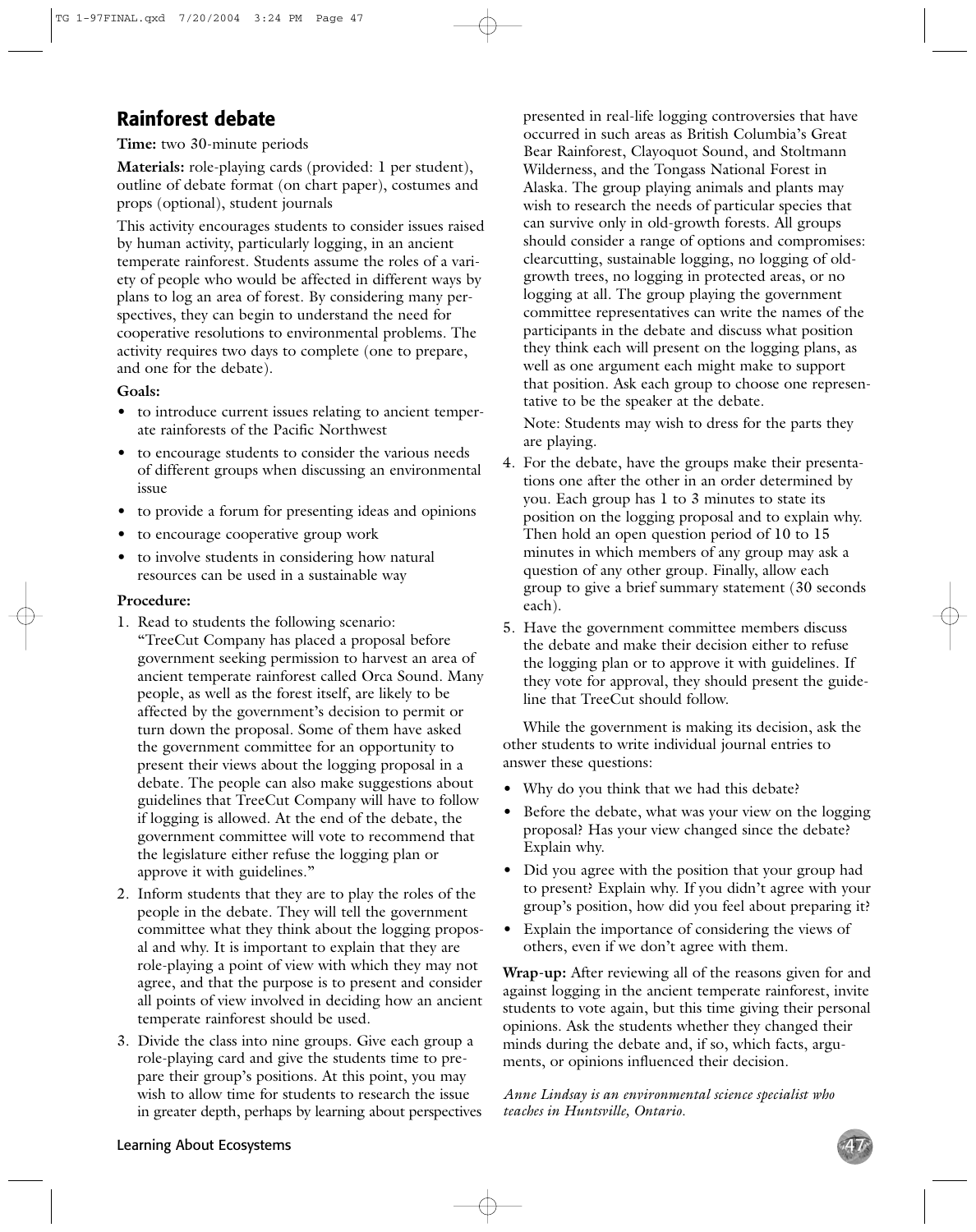## **Rainforest Debate Role-Playing Cards**

#### **Animals and Plants of Orca Sound:**

You wish to remain in the ancient temperate rainforest, which is one of the few places where you can find your natural habitat. You believe that you have the right to shelter, food, clean water, and space. You know that logging — particularly clearcut logging (a method that removes all the trees in an area) — will destroy your habitat and you will probably die.

#### **Aboriginal Elder:**

You are Nuu-chah-nulth and your people have lived in the Orca Sound area for thousands of years. You believe that your people should have the final decision about what happens to the forest in your ancestral homeland. Your people have used the forest respectfully, but you would consider some logging if the profits help to improve life for your people.

#### **TreeCut Company President:**

You have been in the forestry business for more than 50 years, providing jobs for thousands of people. You admit that some of the logging practices used in the past were irresponsible and you are taking steps to improve them. If the government does not allow logging in Orca Sound, your company will start to lose money and might have to lay off some long-time workers in several towns.

#### **Tourist:**

You are planning a trip to the Orca Sound area next summer for sea kayaking, and hiking and photography in the forest. You will spend a lot of money to hire a guide and to fly yourself and your equipment to Orca Sound. You are against the plans for logging, as it would ruin your chance to experience the beauty of an ancient temperate rainforest.

#### **Business Owner in Logging Town:**

You own a restaurant near a TreeCut Company mill, the biggest business in town. People who work there and their families enjoy meals at your restaurant. If TreeCut's proposal to log the Orca Sound area is not allowed, many of the people in your town might lose their jobs and have to move to find work. Without their business, your restaurant might have to close.

#### **Logger:**

You are the third generation of loggers in your family who have worked for TreeCut Company and you have three children to support. You are not trained for any other type of work and other jobs are hard to find in your community. If TreeCut is not allowed to log the Orca Sound area, you might lose your job. You understand that saving the old-growth trees is a good thing, but you have to make a living for your family to survive.

48

#### **Inn Owner near Rainforest:**

You own a small hotel that is often used by sea kayakers and people who hike in the ancient temperate rainforest. You have stayed in the Orca Sound area where you grew up so that you can spend your free time enjoying the forest. If the rainforest is logged, tourists may no longer have a reason to visit the area and stay in your inn. You may have to close your business and leave the area.

#### **Environmentalist:**

You are an environmentalist who has lobbied government for a long time to protect ancient temperate rainforests in Orca Sound from all industry, including logging. Already, large areas of the forest have been destroyed by clearcutting. You believe that replanting trees only

provides another crop of trees for the logging company to cut; it can never replicate the complex ecosystem of a true ancient temperate rainforest or replace the habitats that will be lost.

#### **Government Representatives:**

You are newly elected and depend on everyone's support to stay in office. You must recommend to the legislature either to refuse or to approve (with guidelines) the logging proposal. Environmentalists want you to pressure the legislature to preserve what remains of your area's ancient temperate rainforest. Loggers and others fear that they will lose their jobs and businesses if logging is not allowed in Orca Sound's rainforests.